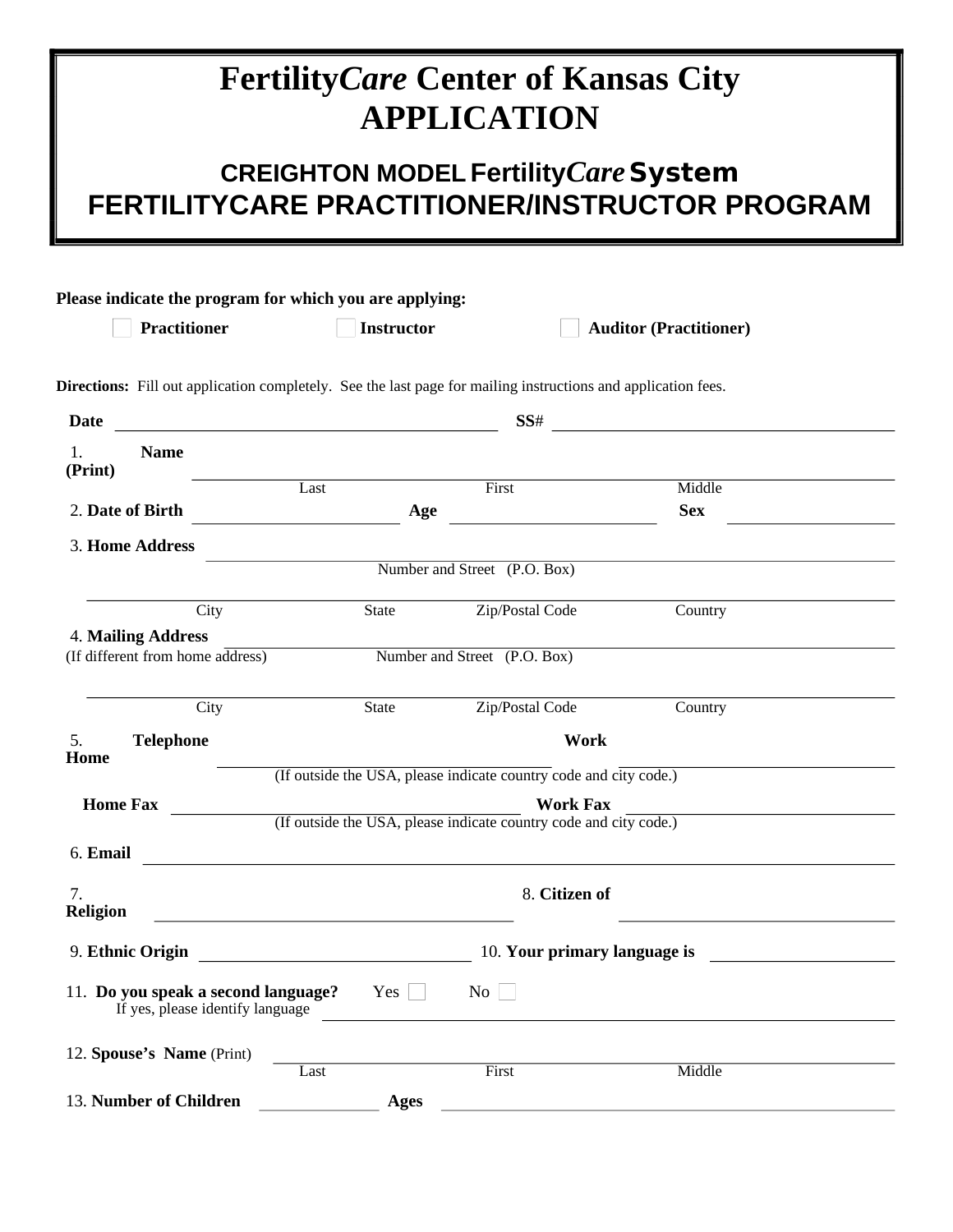14. EDUCATION HISTORY: Directions: Give a complete list of all educational institutions which you have attended and are currently attending.

| <b>NAME OF INSTITUTION</b>          | <b>LOCATION</b> | <b>DATES</b><br><b>ATTENDED</b> | <b>DIPLOMA</b> /<br><b>DEGREE</b> | <b>DEGREE</b><br><b>INITIALS</b> |
|-------------------------------------|-----------------|---------------------------------|-----------------------------------|----------------------------------|
| <b>High School:</b>                 |                 | $From - To$                     |                                   |                                  |
| <b>Trade or Vocational Schools:</b> |                 | From - To                       |                                   |                                  |
| College or University:              |                 | From - To                       |                                   |                                  |
| <b>Graduate or Professional:</b>    |                 | From - To                       |                                   |                                  |
| Post Graduate or Professional:      |                 | From - To                       |                                   |                                  |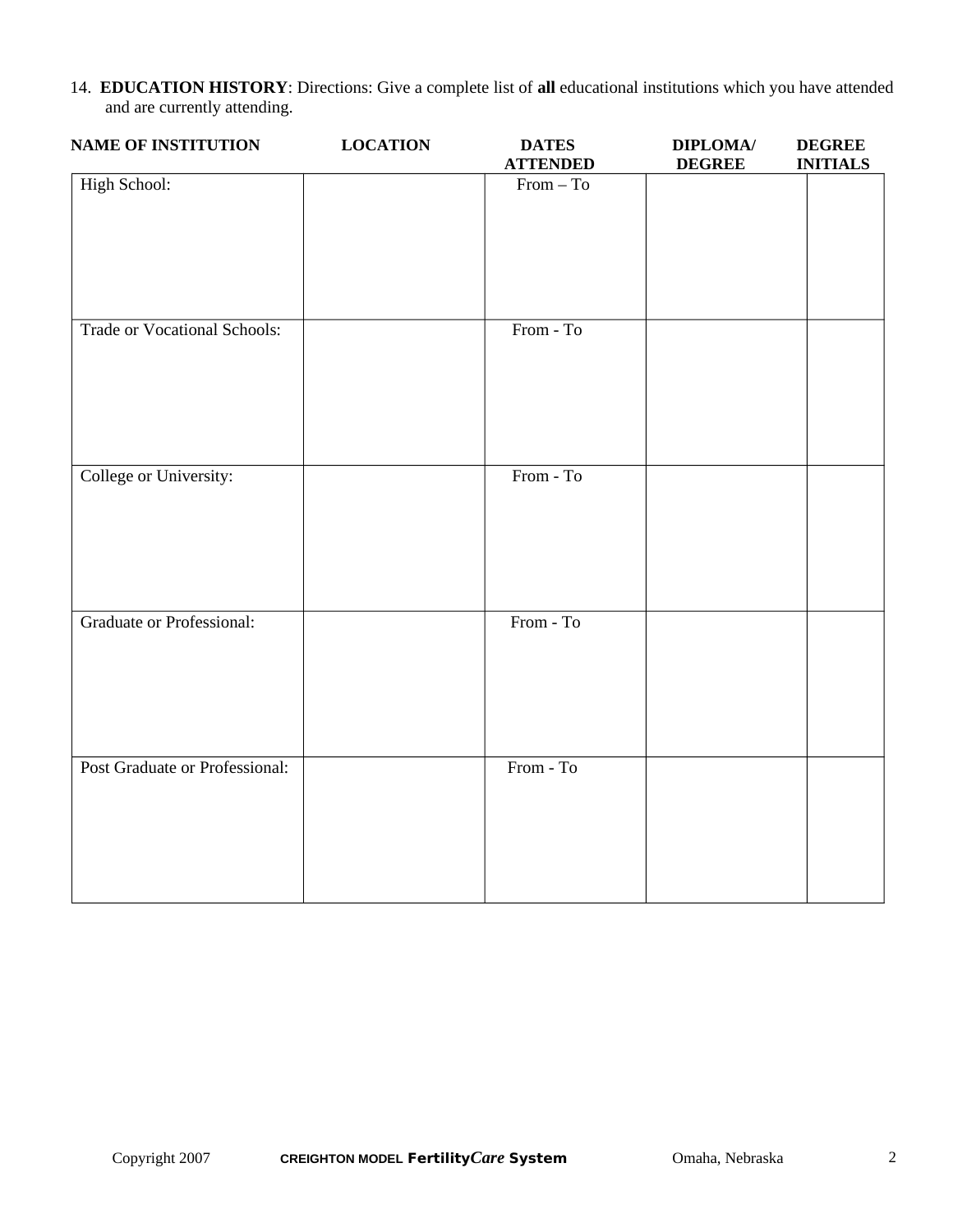15. OCCUPATIONAL HISTORY: Directions: Give a complete list of occupations beginning with your most recent. (If never employed outside the home, go directly to question 16).

| <b>OCCUPATION/TITLE</b><br>a)                          | <b>LOCATION</b>                 | <b>DATES EMPLOYED</b>                         |
|--------------------------------------------------------|---------------------------------|-----------------------------------------------|
| Responsibilities:                                      |                                 |                                               |
| Full time<br>Part Time                                 | Reason for leaving              |                                               |
| <b>OCCUPATION/TITLE</b><br>b)                          | <b>LOCATION</b>                 | <b>DATES EMPLOYED</b>                         |
| Responsibilities:                                      |                                 |                                               |
| Part Time<br>Full time                                 | Reason for leaving              |                                               |
| <b>OCCUPATION/TITLE</b><br>c)                          | <b>LOCATION</b>                 | <b>DATES EMPLOYED</b>                         |
| Responsibilities:                                      |                                 |                                               |
| Full time<br>Part Time                                 | Reason for leaving              |                                               |
| <b>OCCUPATION/TITLE</b><br>d)                          | <b>LOCATION</b>                 | <b>DATES EMPLOYED</b>                         |
| Responsibilities:                                      |                                 |                                               |
| Full time<br>Part Time                                 | Reason for leaving              | <u> 1989 - Andrea Andrew Maria (h. 1989).</u> |
| 16. Have you ever been a Homemaker? Yes                | $\overline{N_{0}}$<br>Full time | Part Time                                     |
| 17. Have you ever done volunteer work? Yes<br>Specify: | $\overline{N_0}$                |                                               |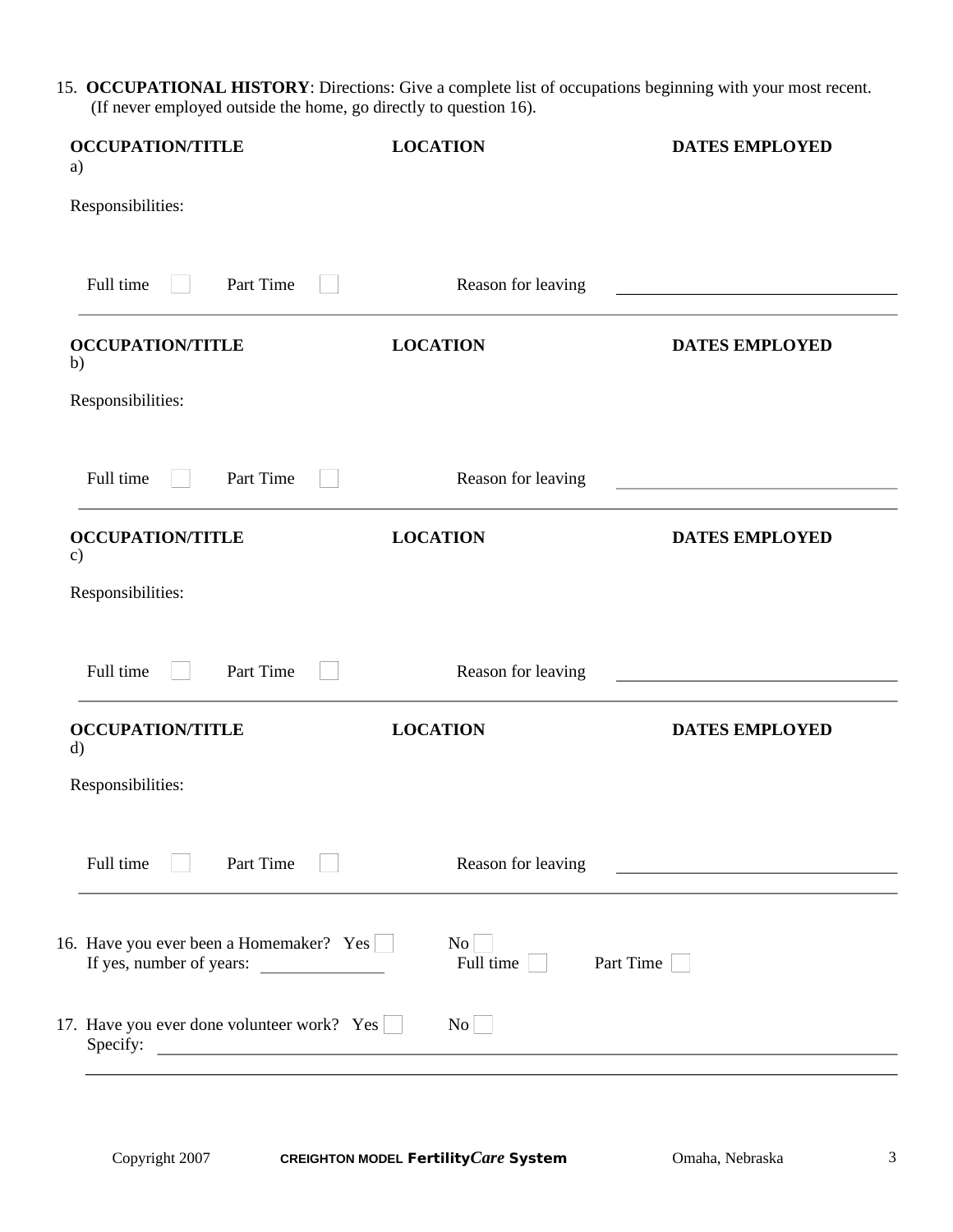#### **FAMILY PLANNING INVOLVEMENT**

18. Have you worked in any of the following capacities in a Natural Family Planning (NFP) Program?

| <b>TITLE</b>               | <b>YES</b> | N <sub>O</sub> | <b>FULL OR PART TIME</b> | <b>DATES</b><br>From - To |
|----------------------------|------------|----------------|--------------------------|---------------------------|
| <b>Medical Advisor</b>     |            |                |                          |                           |
| <b>Nurse Practitioner</b>  |            |                |                          |                           |
| Program Director           |            |                |                          |                           |
| <b>Teacher Coordinator</b> |            |                |                          |                           |
| Secretary/Bookkeeper       |            |                |                          |                           |
| Consultant                 |            |                |                          |                           |
| Other                      |            |                |                          |                           |

Primarily "paid" or "volunteer"?

#### NOTE: If you answered "No" to all portions of #18, skip #19 - 31.

19. Where have the NFP Services been provided?

| <b>LOCATION</b>               | <b>TITLE</b> | <b>SPACE RENTED OR DONATED</b> |
|-------------------------------|--------------|--------------------------------|
| Private Home                  |              |                                |
| <b>Public Building</b>        |              |                                |
| <b>Church Premises</b>        |              |                                |
| Social Agency                 |              |                                |
| Hospital                      |              |                                |
| <b>Independent NFP Center</b> |              |                                |
| <b>Public Health Clinic</b>   |              |                                |
| Public Family Planning Clinic |              |                                |
| Other                         |              |                                |

20. In what method(s) of Natural Family Planning do (did) you commonly provide instruction?

21. What other method(s) of family planning do you (did) you recommend to clients?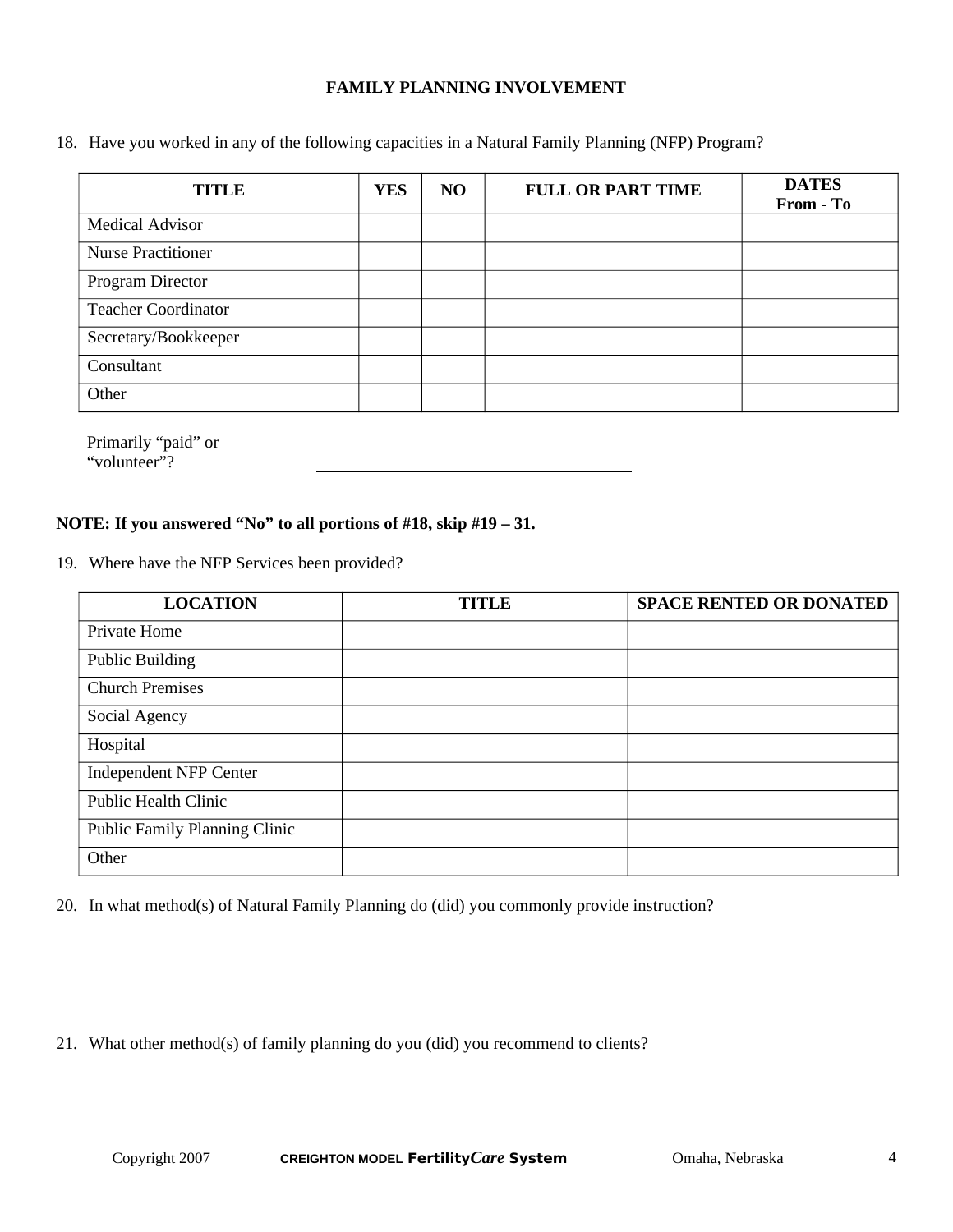| 22. Which of the following educational formats do (did) you commonly use?<br><b>Introductory Lectures</b><br>Individual<br>Group<br>Follow-up Interviews<br>Individual<br>Group<br>Phone Advising/Counseling<br><b>Correspondence Counseling</b> |
|--------------------------------------------------------------------------------------------------------------------------------------------------------------------------------------------------------------------------------------------------|
| 23. Which of the following practices do/did you encourage?                                                                                                                                                                                       |
| Client continuing with same teacher<br>Attendance at session(s) by Spouse/partner/fiancé                                                                                                                                                         |
| Conference with other teachers to discuss difficult cases                                                                                                                                                                                        |
| Referral for medical and/or counseling services when necessary                                                                                                                                                                                   |
| 24. Have you had a physician working with you (at all) in your NFP work?<br>Yes  <br>No l<br>If yes, explain the physician's role.                                                                                                               |
|                                                                                                                                                                                                                                                  |
|                                                                                                                                                                                                                                                  |
|                                                                                                                                                                                                                                                  |
|                                                                                                                                                                                                                                                  |

- 25. If a physician has worked with you, give name and address of physician.
- 26. What form of training have you received up to now?



- 27. If informal, semi-formal or formal training received, where and by whom were you trained?
- 28. What was the duration (in hours or days) of your training?
- 29. If previously certified, give name(s) of certifying individuals/organization.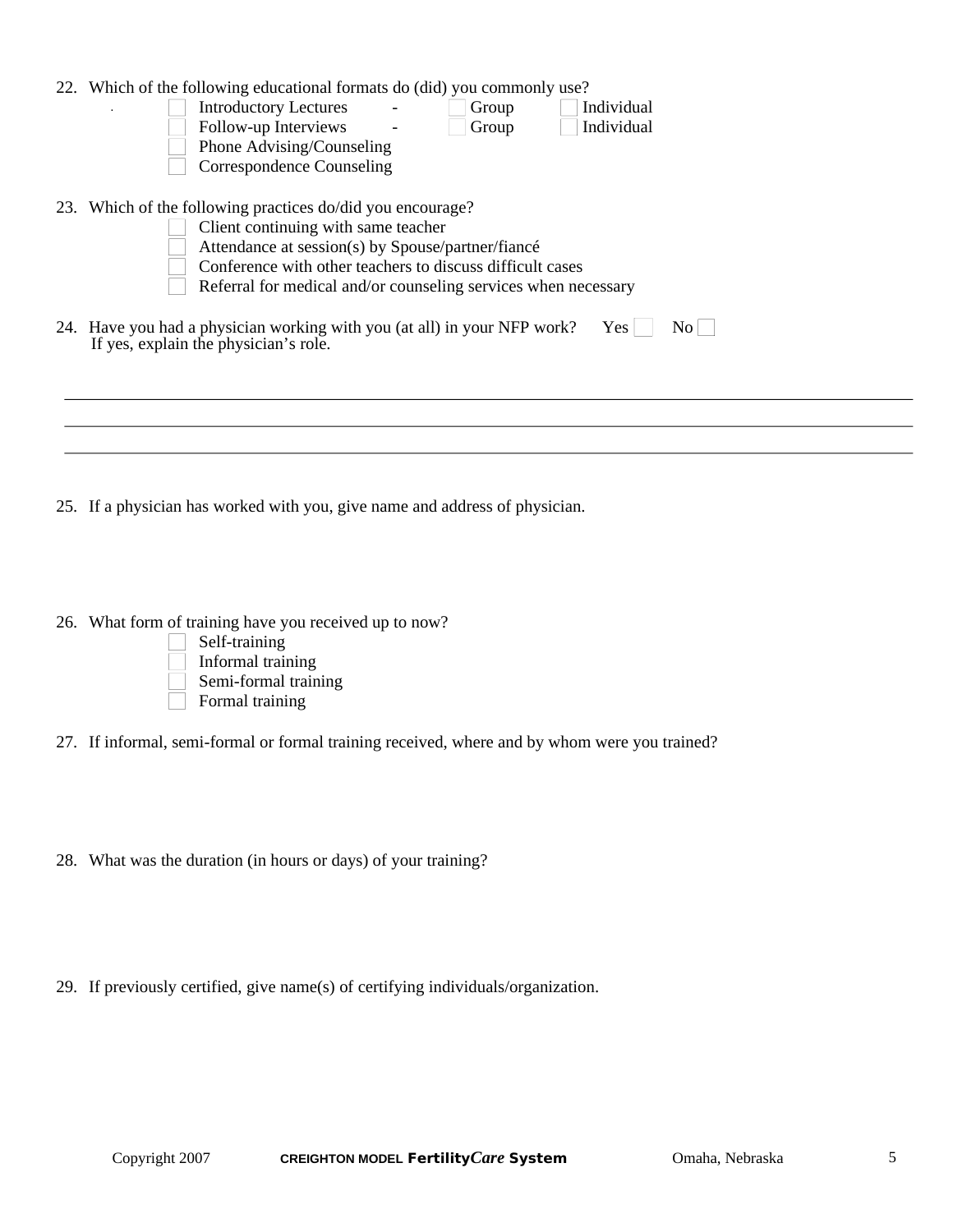|  |  |  |  |  |  | 30. How useful has your training been? |  |
|--|--|--|--|--|--|----------------------------------------|--|
|--|--|--|--|--|--|----------------------------------------|--|

| Extremely useful                                                                                                                                                                                                                                                                                    | Useful | Not Sure | Little use | No Use at All                                                                                    |
|-----------------------------------------------------------------------------------------------------------------------------------------------------------------------------------------------------------------------------------------------------------------------------------------------------|--------|----------|------------|--------------------------------------------------------------------------------------------------|
| 31. In what areas do you feel your training has fallen short of your needs?<br>Scientific basis of the method(s)<br>Psychodynamics of use of the method(s)<br>Human sexuality<br>Teaching methodology<br>In-service training and supervision<br>Study of difficult cases<br>Other (Please specify): |        |          |            | Study of use of method(s) in various circumstances (e.g. breast-feeding, off birth control pill) |
|                                                                                                                                                                                                                                                                                                     |        |          |            |                                                                                                  |

#### NOTE: Complete the following sections - even if you have not previously been involved in NFP.

# 32. How important do you consider the following provider attributes on a scale of 1-4?<br>1 = Absolutely Not Important 2 = Not Important 3 = Important 4 = Ver

 $4 = V$ ery Important

| Female                                                                 |
|------------------------------------------------------------------------|
| Female in reproductive years                                           |
| A Natural Family Planning user-acceptor                                |
| A user-acceptor of the NFP method being taught                         |
| Married                                                                |
| Married with children                                                  |
| Well educated                                                          |
| Well trained in NFP                                                    |
| Confident in NFP                                                       |
| Confident in NFP method being taught                                   |
| Willing to refer for psycho-social counseling (e.g. marriage, family)  |
| Willing to refer for medical problems                                  |
| Willing to refer for artificial contraceptive methods                  |
| Willing to refer for induced abortion                                  |
| Similar social class background to that of client                      |
| Similar age to that of client                                          |
| Socially acquainted with clients (e.g. same church, same<br>community) |
| A medical orientation                                                  |
| A family orientation                                                   |
| Stable in particular vocation                                          |
| Open to criticism, failure                                             |
| Non-judgmental/supportive                                              |
| Friendly/cheerful                                                      |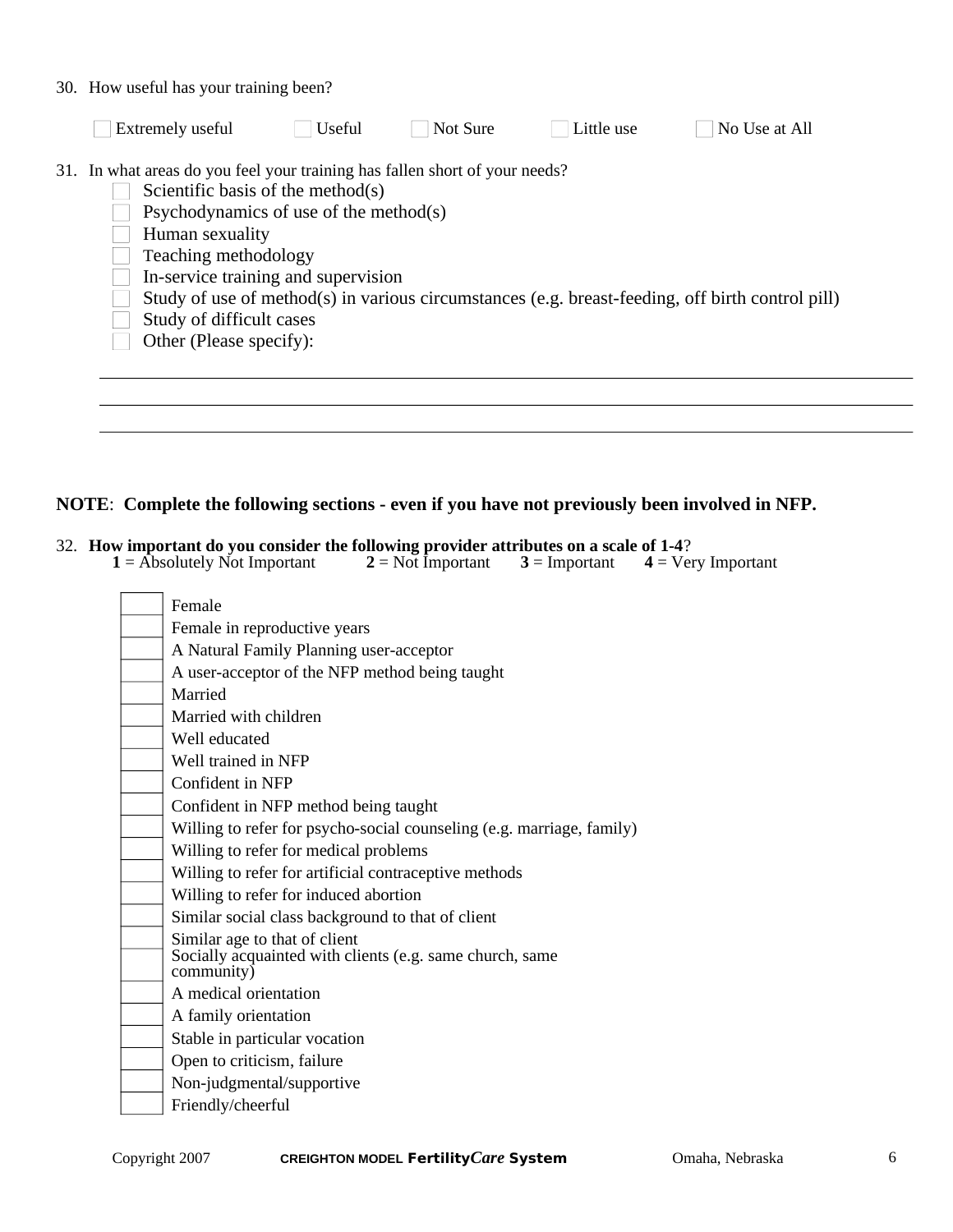33. Please indicate methods of family planning you have used and the length of use of each. (Indicate if combinations of methods used. If used for purposes of monitoring fertility only, please indicate as such.)

| Curren                                                                                                                                                                                                                                                                                                                                                                                                                                                                                       |              | Length of Use   |     |                             |
|----------------------------------------------------------------------------------------------------------------------------------------------------------------------------------------------------------------------------------------------------------------------------------------------------------------------------------------------------------------------------------------------------------------------------------------------------------------------------------------------|--------------|-----------------|-----|-----------------------------|
| t                                                                                                                                                                                                                                                                                                                                                                                                                                                                                            |              |                 |     |                             |
| 2 <sup>nd</sup> Most Recent                                                                                                                                                                                                                                                                                                                                                                                                                                                                  |              | Length of Use   |     |                             |
| 3rd Most Recent                                                                                                                                                                                                                                                                                                                                                                                                                                                                              |              | Length of Use   |     |                             |
| 4 <sup>th</sup> Most Recent                                                                                                                                                                                                                                                                                                                                                                                                                                                                  |              | Length of Use   |     |                             |
|                                                                                                                                                                                                                                                                                                                                                                                                                                                                                              |              |                 |     |                             |
| 34. Satisfaction with use of current method.<br>$1 = \text{Very Unsatisfied}$<br>$2$ = Unsatisfied                                                                                                                                                                                                                                                                                                                                                                                           | $3 =$ Unsure | $4 =$ Satisfied |     | $5 = \text{Very Satisfied}$ |
| Your own evaluation (one number)<br>Your spouse's evaluation (one<br>number)                                                                                                                                                                                                                                                                                                                                                                                                                 |              |                 |     |                             |
| 35. Confidence with use of current method.                                                                                                                                                                                                                                                                                                                                                                                                                                                   |              |                 |     |                             |
| $1 = \text{Very Unconfident}$<br>$2 = Unconfident$                                                                                                                                                                                                                                                                                                                                                                                                                                           | $3 =$ Unsure | $4 =$ Confident |     | $5 = \text{Very}$ Confident |
| Your own evaluation (one number)<br>Your spouse's evaluation (one<br>number)                                                                                                                                                                                                                                                                                                                                                                                                                 |              |                 |     |                             |
| 36. Receptivity to an unplanned pregnancy.<br>$1 = \text{Very Unreceptive}$<br>$2 =$ Unreceptive                                                                                                                                                                                                                                                                                                                                                                                             | $3 =$ Unsure | $4 =$ Receptive |     | $5 = \text{Very Receptive}$ |
| Your own evaluation (one number)<br>Your spouse's evaluation (one<br>number)                                                                                                                                                                                                                                                                                                                                                                                                                 |              |                 |     |                             |
| 37. Reason for use of current method.<br>To Achieve Pregnancy<br>To Space Pregnancy<br>To Avoid (Limit) Pregnancy<br>To Monitor Fertility                                                                                                                                                                                                                                                                                                                                                    |              |                 |     |                             |
| <b>CONFIDENTIAL/PERSONAL INFORMATION</b>                                                                                                                                                                                                                                                                                                                                                                                                                                                     |              |                 |     |                             |
| 38. Do you have any physical or mental health condition, with or without<br>accommodation, which in any way impairs you capability to practice or in<br>any way poses a risk of harm to your patients/clients?                                                                                                                                                                                                                                                                               |              |                 | Yes | $\Box$ No                   |
| 39. In the past five years, have you used any illegal drugs?                                                                                                                                                                                                                                                                                                                                                                                                                                 |              |                 | Yes | No                          |
| If you answered "Yes" to questions 38 – 39, please explain completely on a separate sheet of paper and attach to application.                                                                                                                                                                                                                                                                                                                                                                |              |                 |     |                             |
| 40. Are you currently free of any illegal drug use? If no, please explain.                                                                                                                                                                                                                                                                                                                                                                                                                   |              |                 | Yes | No                          |
| If you answered "No" to question 40, please explain completely on a separate sheet of paper and attach to application.                                                                                                                                                                                                                                                                                                                                                                       |              |                 |     |                             |
| 41. Two new organizations, Fertility Care Centers of America and Fertility Care Centers International, have been<br>introduced. These new organizations are designed to unite CREIGHTON MODEL Fertility Care Centers nationwide and worldwide. Please note: any Practitioner or Center must become an affiliate or participate in an affiliated<br>program to order <b>CREIGHTON MODEL</b> Fertility <i>Care</i> <sup><math>M</math></sup> System teaching materials for client instruction. |              |                 |     |                             |
| It is important for your understanding of this program that you read, sign and date the following:<br>I understand upon completion of the Pope Paul VI Institute CREIGHTON MODEL Fertility Care <sup>TM</sup> Allied                                                                                                                                                                                                                                                                         |              |                 |     |                             |

Health Practitioner Education Program, in order to purchase CREIGHTON MODEL Fertility Care<sup>™</sup><br>System teaching materials, I will need to become an affiliate or participate in an affiliated program with